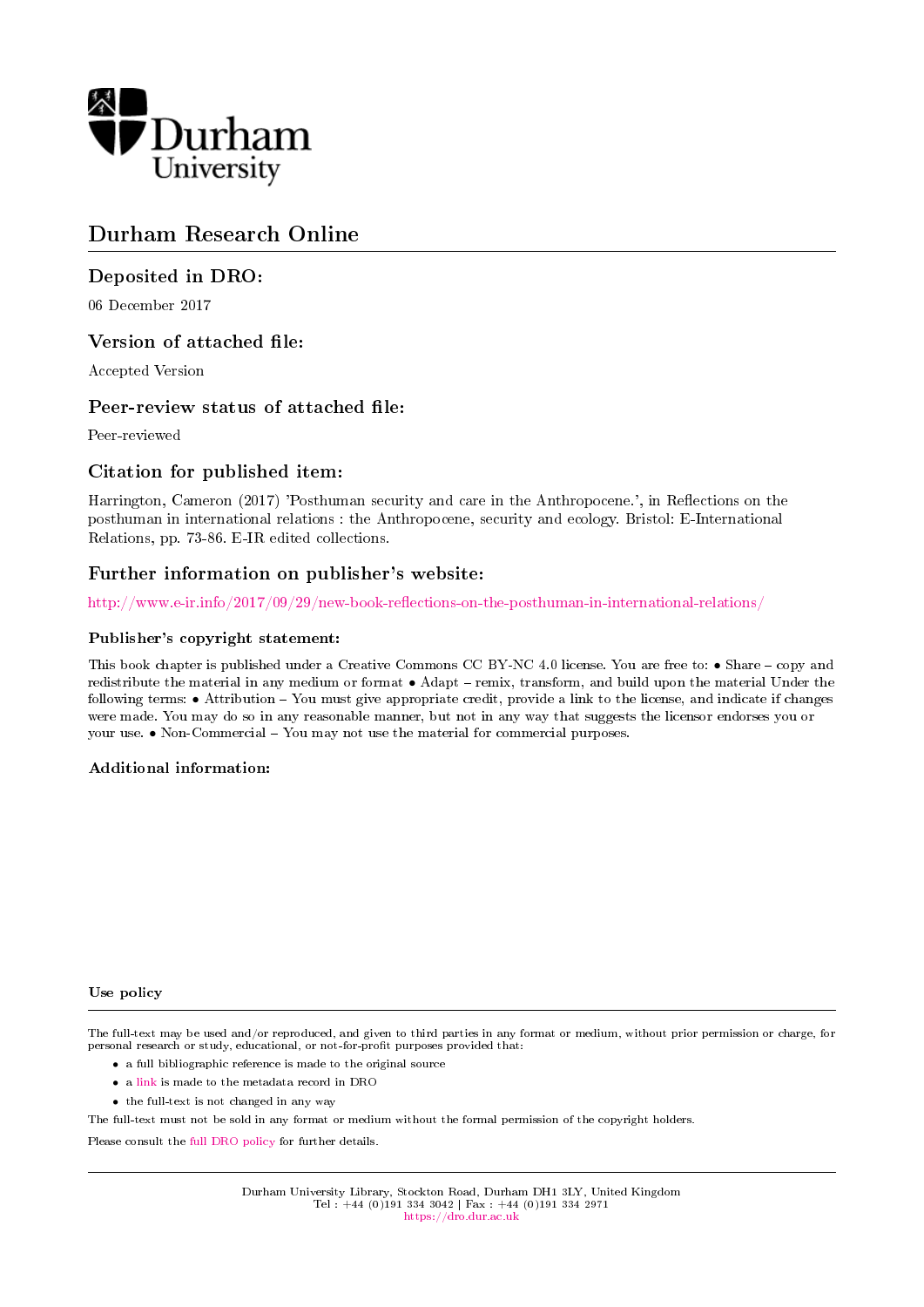# POSTHUMAN SECURITY AND CARE IN THE ANTHROPOCENE

By Cameron Harrington Assistant Professor School of Government and International Affairs Durham University Cameron.harrington@dur.ac.uk

Final version accepted for publication

**Published in** Clara Eroukhmanoff and Matt Harker, Eds. (2017) *Reflections on the Posthuman in International Relations: The Anthropocene, Security, Ecology. (E-*International Relations). ISBN: Available from: http://www.e-ir.info/2017/09/29/newbook-reflections-on-the-posthuman-in-international-relations/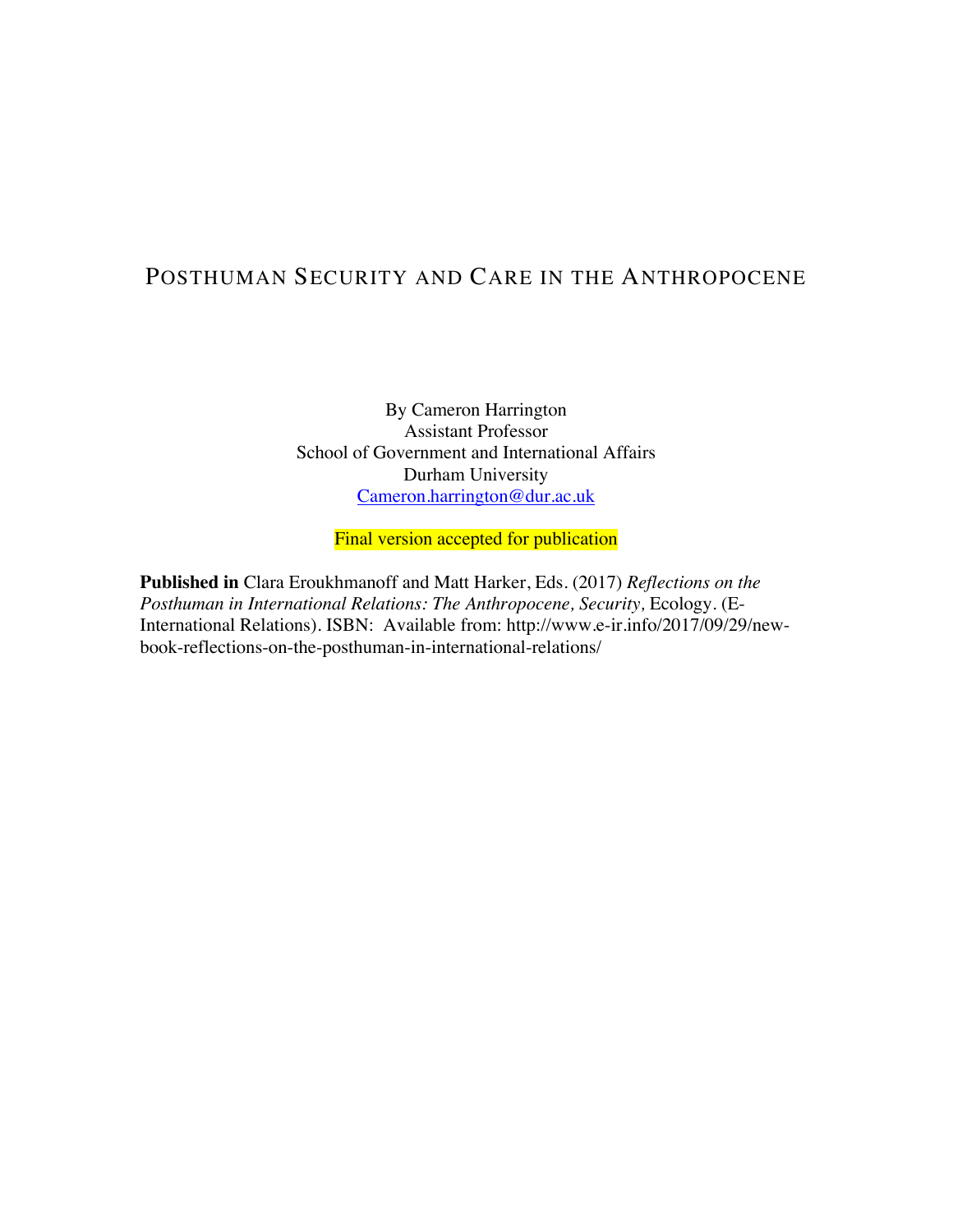### **Posthuman Security and Care in the Anthropocene**

As many of the authors in this collection make clear, traditional and critical ideas about security have been largely anthropocentric. Whether the focus has been on the strategic manoeuvrings of states acting in relation to balances of power, or on the performative effects of security discourses, all security has been human security. To speak of security absent the human subject has been considered irrational or worse, uninteresting.

Recently though, this perspective has been shifting, thanks in large part to a growing alertness to the diverse forms of life that produce and are affected by conditions of (in)security. In an ironic twist, this nascent posthuman sensibility is deeply connected to the realization that we have entered into a monumental period of global environmental change enacted by humans. The Anthropocene – the Age of (hu)Man – has garnered enormous amounts of attention across the natural sciences, social sciences, and humanities. Beyond encapsulating the environmental catastrophe that is unfolding before us, a central motif of Anthropocene thinking, as it has been translated from geological stratigraphy, is the collapse of the divide between the social and the natural. As the human population explodes and we settle into a new world that may be four degrees warmer by century's end, we are obliged to accept not simply the status of humans as geological agents, but as entangled agents.

This reimagining explodes the western, Cartesian belief in dualism, whereby minds and bodies are separated along with the spiritual and the material, humans and nature: the inside/outside divides that have been so central to security studies (Walker 1993). This dualism is justified principally via a belief in radically separated reason, which allows for humans to appear different, outside and above an inferiorized and manipulable nature (Plumwood 2002). The effects of this dualism are to present humans as rational, acting, agents fulfilling their desires in a passive, intentional, global environment. The poverty of these 'Cartesian coordinates' has been highlighted for decades in security studies. These critiques have been presented primarily in terms of the breakdown of the Westphalian system and the exploration of alternative political identities beyond the state – such as nations, races, classes, movements religions, cultures, or gender (Walker 1993). The Anthropocene further breaks down the divide not simply in terms of political identity but by emphasizing the ways that non-human species, technologies, and natures interact with global security (Harrington 2016). The Human Age compels us to question prevailing forms of anthropocentrism and confront the power of other-than-human things in the world.

Readers may wonder what, if anything, can be done? As the recent "Planet Politics Manifesto" laments, 'Trying to write from within IR, we find ourselves prisoners in our own vocation. We are speechless, or even worse, cannot find words to represent the world and those within it.' (Burke, Fishel, Mitchell, Dalby, and Levine 2016, 502) If everything changes in the Anthropocene - the objects of study, the variety of harms, the nature of responsibility – what is left? Is security obsolete or powerless in the face of Earth system changes? Should we move to something else - perhaps resilience, or quantum politics, or some form of risk theory? Can posthuman security perspectives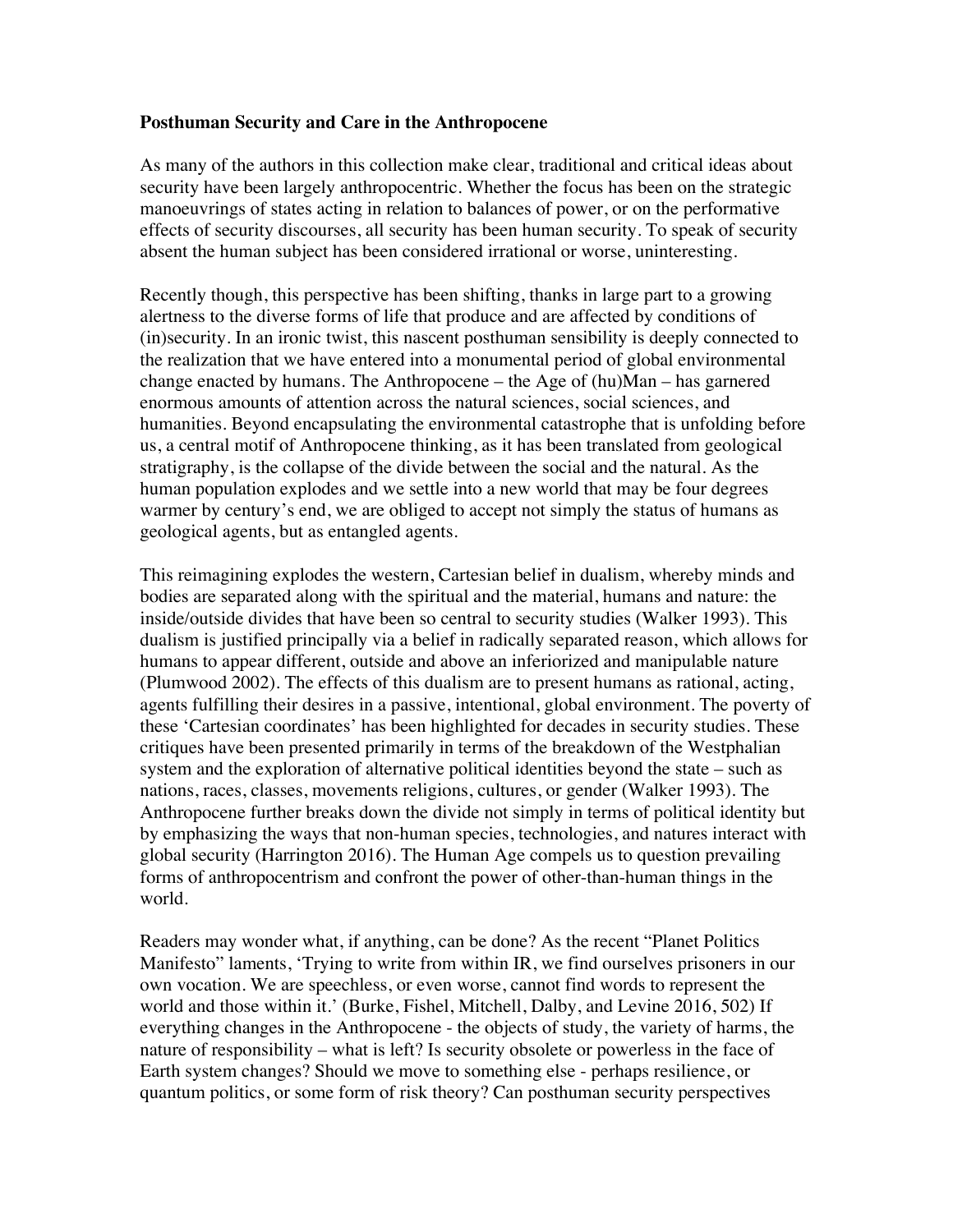really transcend the IR 'prison' or will they simply replicate its Holocene-bred, anthropocentric logics within an expanded circle of concern? This article argues against either the abandonment of security or its reduction to its solely negative or positive forms. Instead, it prompts us to cultivate new (and activate very old) forms of care-based security. The new world of the Anthropocene and the posthuman sensibilities that arise from it offer us simultaneous and conflicting impulses. Given the reality that the Earth at once offers a safe haven for existence and poses formidable challenges for life and the capacities for collective human action, security politics might return to the ultimate horizon – the impulse to care.<sup>1</sup>

### **Security and Care**

 

The Anthropocene is indeed a crisis, both in material terms and, far less importantly, for the study of security. Grasping the idea of the Earth as both a unified system and as something with multiple states of being with imperceptible, shifting, and seeping thresholds is a terrifyingly difficult process (Clark 2016, 139). It offers us little hope that life within it will be any better for most humans and our non-human kin. Yet, to reduce the future to apocalyptic visions of flooded cities, charred farmlands and waves of migrants battling for access to ever-dwindling resources in the developed world is a mythical replay of Hobbesian-inspired security forms that should have long ago been abandoned. The Anthropocene should likewise not be reduced to some innate benevolence of a whole system that is designed either by chance or design to protect humans. Given the violent and dynamic tendencies of the planet, there is a need to challenge the feminized image of Gaia, so prevalent in Anthropocene discourse, which portrays the Earth system as a bountiful goddess or a nurturing mother, able to provide for all life, including humans, so long as we protect and sustain her natural state. As Latour reminds us, the Earth system (Gaia) is both nurturing and destructive. She is not indifferent because she is so clearly affected by human behaviour. But She has aims that directly produce human insecurity and civilizational collapse. She is simultaneously "…too fragile to play the calming role of old nature, too unconcerned by our destiny to be a Mother, too unable to be propitiated by deals and sacrifices to be a Goddess." (Latour 2011)

If we are to focus on cultivating a different form of security, one that is post-human, postnatural, and that does not rely upon Holocene-bred logics, where might we turn? Can we end up avoiding all that and still call it *security*? While I am aware of the difficulty of answering that question here, I argue that security will likely remain a necessary component of adjusting to the Anthropocene. Despite this, we are forced to reconsider the traditional obsession with tragedy (which is everywhere in Anthropocene discourse) and instead focus on care. The notion of care attunes us to the shifting contours of life and death in the Anthropocene. A security that is caring and careful preserves the concept's historical coherence. It also emphasizes the relational practices that underpin the survival and flourishing of life in addition to embracing and accepting the finality of earthly

 $1$  To whom or what we extend care is open-ended and might include life, non-life, and technology.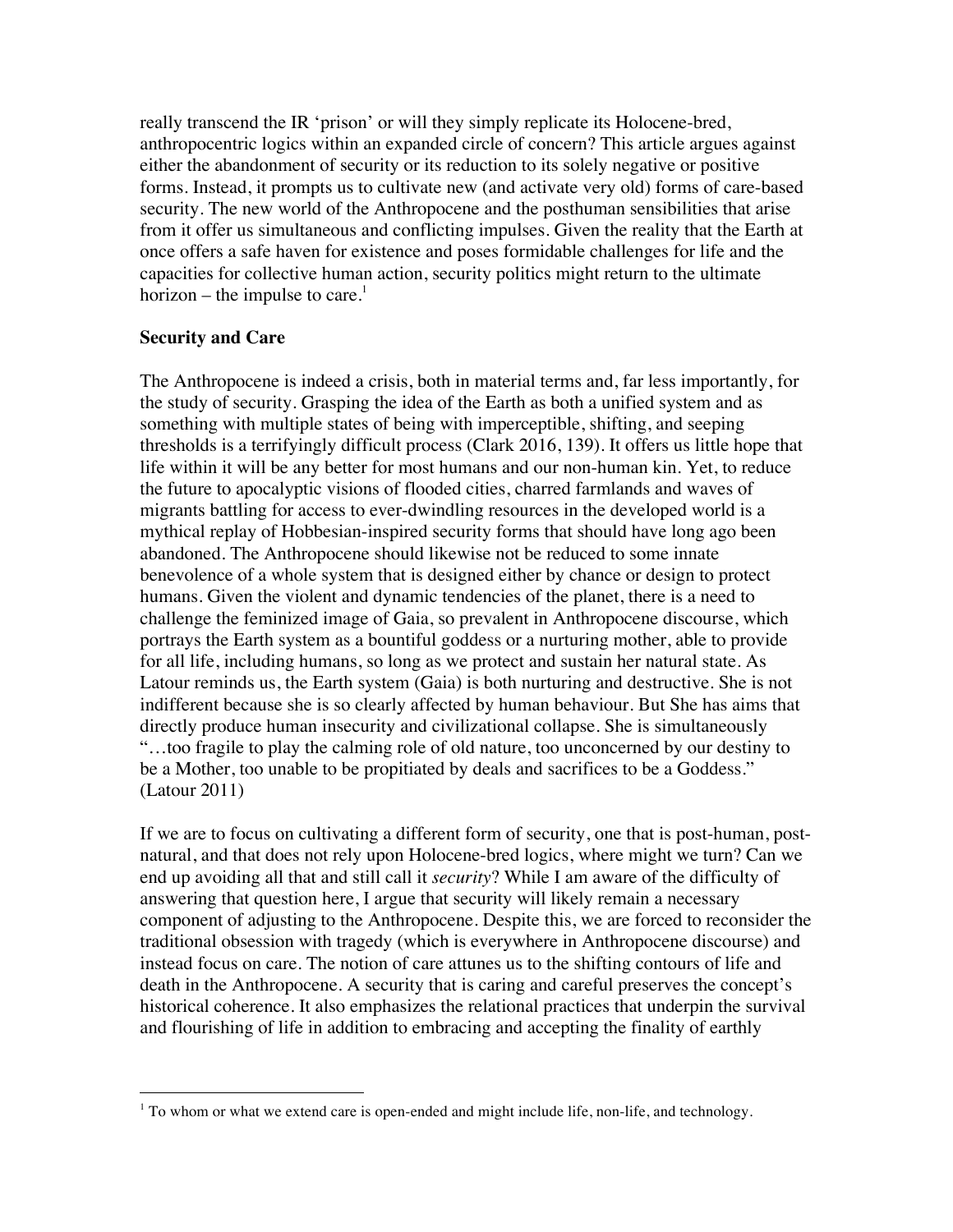existence in the Anthropocene. Finally, supporting multi-perspective forms of care action helps amend traditional security ethics like autonomy, non-interference and reciprocity.

It may seem counterintuitive, but security has always been concerned with the concept of care. Indeed, if we refer back to Heidegger, it is care that motivates human being-in-theworld (what he refers to as Dasein) in the first place. It is care that makes existence visible (Heidegger 1978). Likewise, the concept of security is at a fundamental level about the human relationship to care. John T. Hamilton expertly explains in his book *Security: Politics, Humanity and the Philology of Care* that our concern for security is ultimately a concern to be without concern (2013, 10). We have struggled to reconcile this from the earliest beginning of the security concept, which was formed via Roman fables of the character *Cura*, the personification of care and concern. From *Cura* comes the etymological root of security, *securitas*, which translates into modern English as the state of being removed from care; the state of being care-free. Hamilton explains,

The word is transparent enough, featuring three distinct components: the prefix *sē*- (apart, aside, away from); the noun *cura* (care, concern, attention, worry); and the suffix-*tas* (denoting a condition or state of being). Securitas, therefore, denotes a condition of being separated from care, a state wherein concerns and worries have been put off to the side. Man will be literally secure when he is removed from Cura's governance, when his unified being is split apart, back into its discrete elements (2013, 5).

This reading tells us that the desire for security – understood as certitude and trust – is seemingly universal and timeless. We all seek to reduce uncertainty and the risk of personal harm it brings. *Securitas* is an ideal state where there is no risk and care is no longer needed; where we can exist in serene tranquility, without worry and with the knowledge that no harm is coming. Yet, the flip side of the security-care relationship points to an inherent contradiction.

…*Securitas* can just as well refer to "indifference" (the lack of interest) or "negligence" (the lack of concern for a person or object). By removing *cura* as commitment or concentrated effort, by ignoring the loved one or neglecting one's work, the elimination of care denotes "heedlessness," implying that one is no longer driven by the concerns that are believed to define and guide human existence, moral behavior, or practical action. Free from these kinds of concern, we are secure in the sense of being inattentive or indifferent, foolhardy or delinquent. In this case, the privation of devoted attention threatens to leave us deprived (Hamilton 2013, 11).

From its earliest beginnings care has played a central role in security and the desire to eradicate care continues to drive our security decisions. Yet Hamilton also makes clear that the contours of security have always been contested. He weaves in a variety of sources, from ancient Greek poetry to Roman stoicism, from Hobbes to Schmitt and Heidegger, to underline the "vast network of mythical, linguistic, and cultural valences and traditions that have motivated the term's usage across histories" (Hamilton 2013,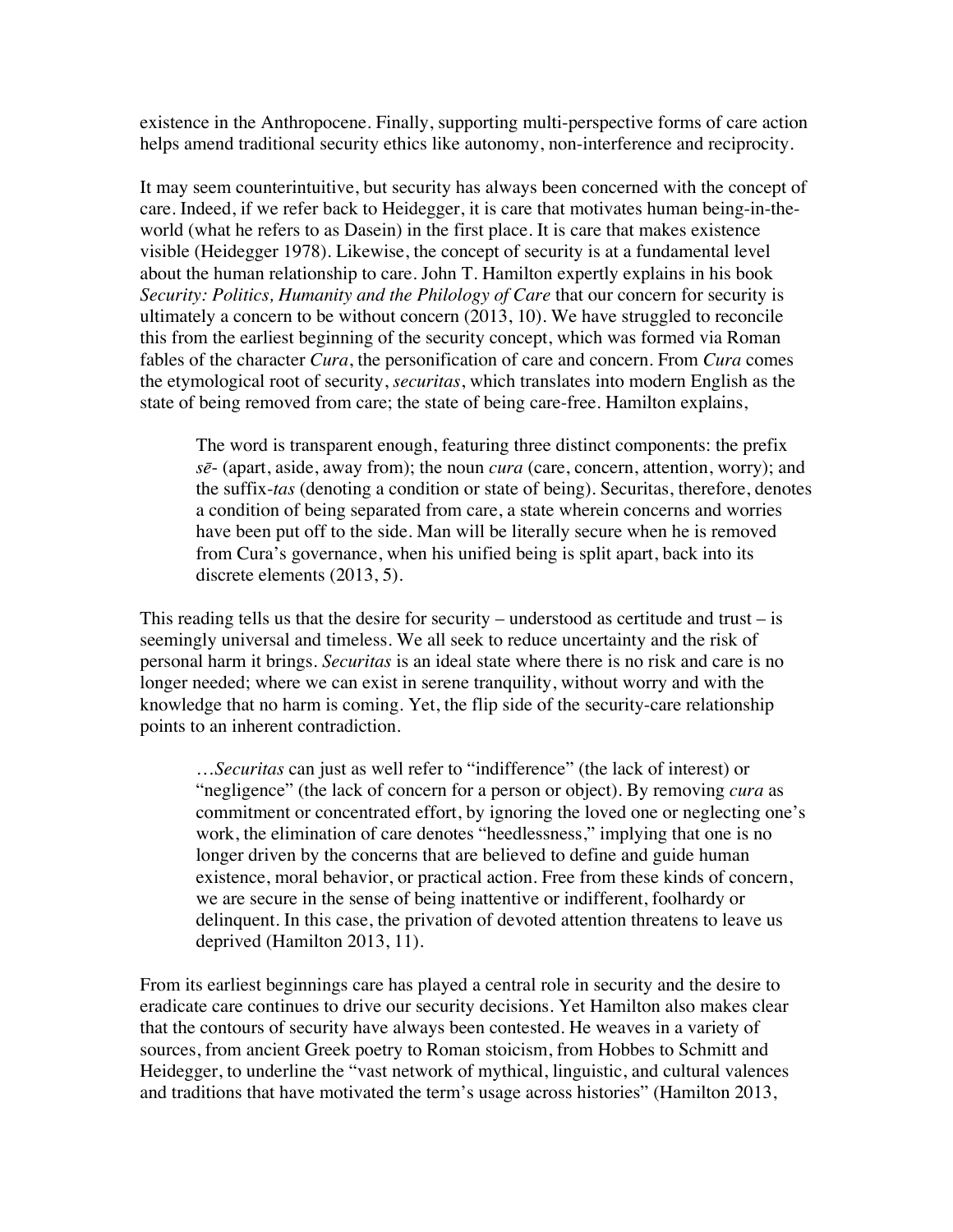276). Given the unique ability of the Anthropocene to dissolve the promise of security, more care, not less, is needed in the posthuman, postnatural Anthropocene.

### **The Origins of Care**

Part of the modern invocation to care derives from the well-established feminist paradigm of care ethics. At its core, care ethics is about concrete, particular, relationships. Humans should pursue moral action based upon their empathic consideration of the other they exist in relation to. This perspective deemphasizes the traditional view that ethics should be derived from the rational invocation of universal duties, responsibilities, or principles. It also rejects attempts to impose Newtonian laws upon social relations. In place of this it asks us to consider the unique value of relationships and ongoing, shifting patterns of interactions and responses. This means being cognizant of the needs, wants, and desires of the "world," defined as one's self, loved ones, near and distant others, society, and the planet (Engster 2004, 117). Occupying a moral position requires that we adopt "actions and attitudes of care, in addition to or even more importantly than those of respect, noninterference, and tit-for-tat reciprocity…" (Collins 2015, 5). Care then becomes an approach to life that recognizes the needs of others, attempts to respond to/provide for those needs, and establishes relationships of trust that transcend the boundaries of justice. This centres the social and the unequal power relationships that define life in the Anthropocene - moving beyond critique to advocate "new forms of relationships, institutions, and actions that enhance mutuality and well-being" (Lawson 2007, 9). It also recognizes how different historical and institutional relationships produce the need *for care*. Such a perspective can be transposed onto human-non-human relationships as well. In the context of the Anthropocene this includes how human decisions over time have created the conditions for unnatural disasters like arctic ice melt, drought, famine, flooding, mass extinction, etc. Depending on the particular need, care may also mean *retreat* from action.

The ethics of care is perhaps the most significant ethical theory to emerge from feminist analyses. How it translates into the world of security – so often filled with danger, harm, and violence – is an evolving, still unsettled question. Feminist security studies is a diverse and well-institutionalized sub-field, but the idea of care remains relatively underdeveloped as a security concept. When it has been examined, most notably over the past two decades by scholars like Sara Ruddick (1989), Fiona Robinson (1999, 2011), Virginia Held (2006), Kimberly Hutchings (1999; 2000; Hutchings and Frazer 2014) and Karin Fierke (2014; 2016) care ethics and security have coalesced around the connections between the universal and the particular. They argue against security logics that emphasize the ontological primacy of *homo economicus*: the concept of man as an independent, value-maximizing and self-reliant subject. Such thinking obscures the particular social reality around the world, especially the experiences felt by women, who are more likely to "define themselves in and through their relations with children and other family members— including those who are elderly or chronically ill—or with friends or members of their communities" (Robinson 2011, 90). More directly it helps maintain a deeply unjust and violent international society that views militarism as an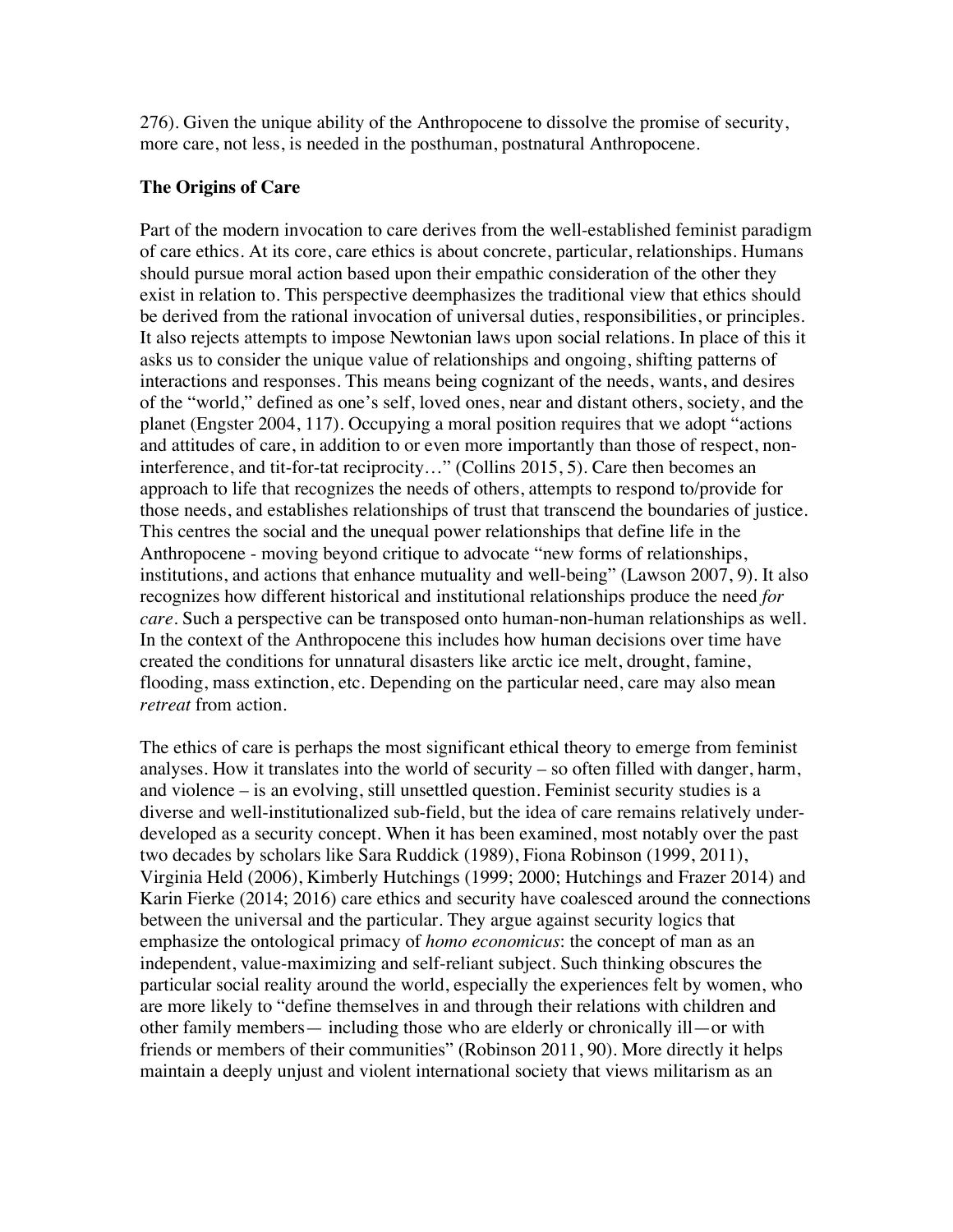inevitable byproduct of human nature rather than a masculinized ideology produced through social practice.

These care authors explore the contours of contemporary security issues like the concept of just war, humanitarian intervention, peacekeeping, and human security. Though each offers a unique position, a unifying thread has been a fixation on the practices rather than the principles that contribute to violence. Most crucially they emphasize the persistence of everyday material insecurities (Robinson 2016). Instead of strictly focusing on the spectacular moments of conflict and violence that accompany the breakdowns in social order, a feminist ethics of security also looks to 'marginalized sites' (Stern 2006, 182- 183). Rather than the Schmittian inspired version of securitization that is enacted via the transition to a state of exception, care acknowledges the relentless insecurities of the unexceptional. The invocation of care also provides an alternative to the atomistic theories of ethical virtue that emphasize righteous, masculine qualities of honour, courage, intelligence, and detachment.

## **Toward a Security of Care**

Can care, something we are told is ephemeral and localized be considered an adequate response to Anthropocene threats that are planet-wide and occur along geological timescales? Can it truthfully be expected to transform human actions that are relentlessly critiqued as rapacious and self-interested? Will it stop the seemingly inevitable "climate wars" (Dyer 2009; Parenti 2012)? What if it is used to legitimate neoliberal forms of "humanitarianism" which are so often accompanied by sovereign and/or biopolitical violence on vulnerable populations (Piotukh 2015)? And just what can an ethos of care do to subvert or transform the power-laden carbon lock-ins found in technological, organizational, social and institutional systems (Unruh 2002)?

If held to such standards, the answer is, of course, to concede that care itself is inadequate. It will not on its own prevent the earth from warming, hinder the damaging powers of market processes, or overcome the deep divisions that separate humans from each other and from the wider webs of life in which we are all enmeshed. Yet part of the issue with answering the above charges is that the questions themselves are remnants of a past age, whereby security is a (human) good to be achieved through action. Care helps repurpose the pursuit of security in the Anthropocene – allowing for diverse ethical responses fixated on complex human and nonhuman relations - without simultaneously offering promise, emancipation, or a fixation on the tragic. Our Holocene-bred logics that champion reductive forms of safety and security are barriers to Anthropocene-era struggles which require a level of intellectual openness that expand and push the boundaries of comfort for most security scholars.

By activating multiple traditions of care, found often in subaltern discourses/practices, we can recode and reclaim security away from its fatalistic determinism that dooms the world to apocalyptic conflicts over dwindling resources. Even if such a future comes to pass, the injunction to care is not diminished. Care allows us to cross the scalar and temporal zones that are impenetrable to conventional security studies, transcend the human-nature binaries that restrict who or what is worthy of ethical consideration, and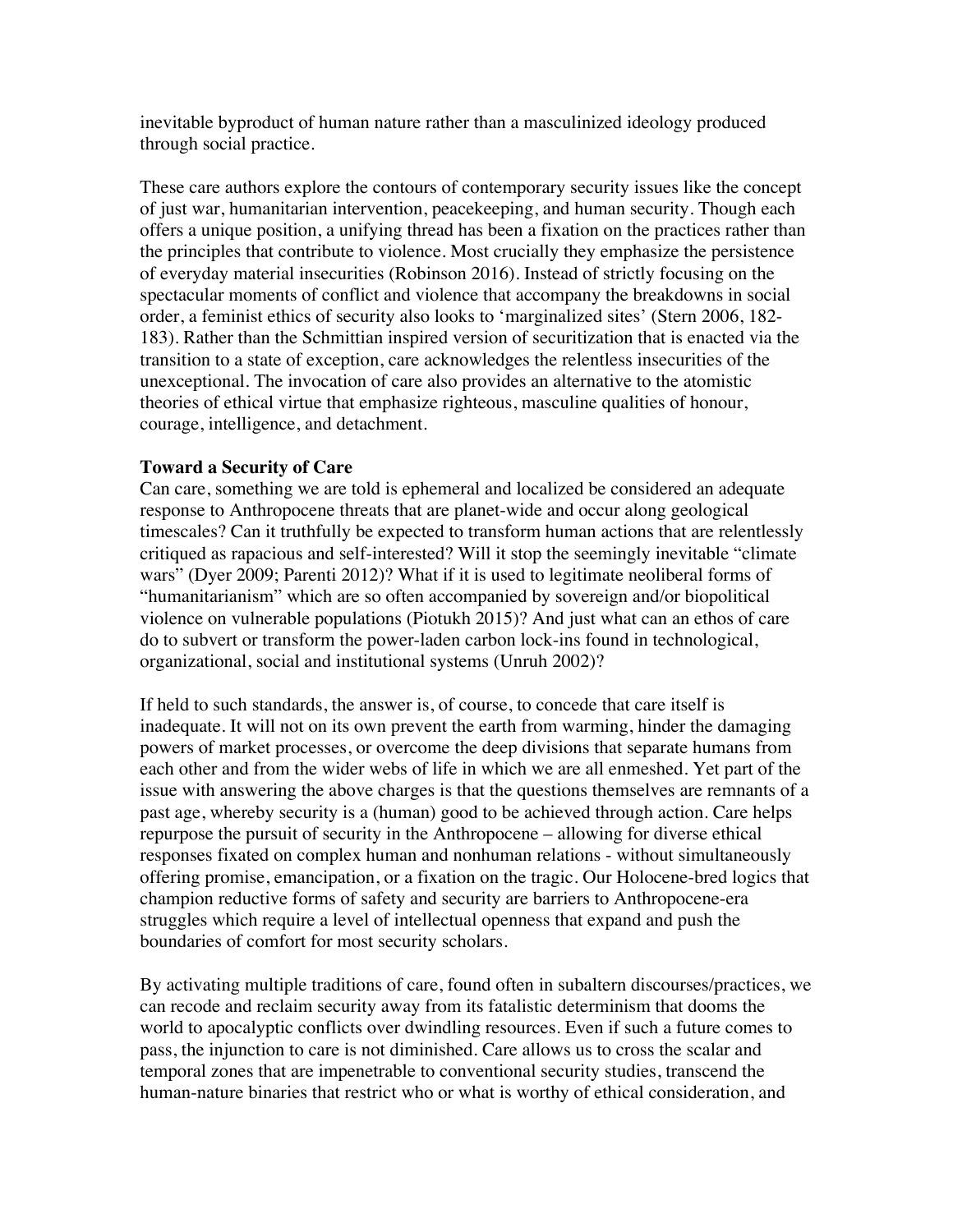make visible the immanent forms of relationality that bind us with our non-human companions. Given the character of Earth system changes care is appropriate because it demands nothing in return - no search for justice and reciprocity in a world that is often indifferent or openly hostile to us. If we are to take the Anthropocene seriously we need to grow accustomed to, in fact, embrace, loss and failure. It subverts the security problematique – the search for stasis, control, and predictability. A caring response obliges us to act in a spirit of empathy; to engage in gift-giving, to extend hospitality and kinship to human and non-human strangers; and to feel gratitude in the midst of ongoing, seemingly perpetual, social and ecological crises. This pushes us toward an affirmative sensibility that does not avoid pain, but helps us transcend,

'The resignation and passivity that ensue from being hurt, lost, and dispossessed. One has to become ethical, as opposed to applying moral rules and protocols as a form of self-protection. An adequate ethical relation is capable of sustaining the subject in his or her quest for more inter-relations with others, i.e., more "Life", motion, change and transformation.' (Braidotti 2011, 289)

The appeal for care is of course open-ended and should not be considered definitive, even less a blueprint for action. All of these components depend upon the radical rethinking of subjectivity in security – from our ideas about the self-contained human as a security actor to the detached versions of nature that characterize so much security literature.

### **Care Sensibility in the Anthropocene**

This final section will briefly touch on the ways that care can be enacted as a security sensibility in the Anthropocene. Principally, it helps us acknowledge new forms of risk, uncertainty, and failure. It also allows us to focus on the micropolitics of the self and community in relation to a widened circle of others without seeking justice or reciprocity.

It is now common to see suggestions that risk has become the dominant logic of security (Zedner 2009; O'Malley 2004). Olaf Corry explains that rather than defending against and deterring identifiable foes and criminals our security practices are designed around prevention, probabilities, possible future scenarios and managing diffuse risks (2012, 36). The new geological interval tells us to acknowledge and expect monumental changes, not just in terms of a warming climate, but also rising seas, a growing intensity of storm activities, increasing periods of extreme drought, and a mass extinction event not seen in 56 million years (Kolbert 2014). These changes are too severe and unpredictable to properly mitigate risk or assuage fears about the known and unknown impacts. Partially as a result there exists now a new primacy of risk as an operating principle as well as a suite of diverse characteristics we might call risk practices. Technology is partially responsible but so must we also focus on the shifting role of seemingly non-security actors, like the insurance industry, who are at the forefront of responding to global environmental change. Given the complexity and unpredictability of the Earth system risk comprises a key avenue where the Anthropocene and security meet.

In many ways a security of care allows us to embrace the diverse ways that risk and uncertainty intersect in the Anthropocene. To adopt a perspective of care would be to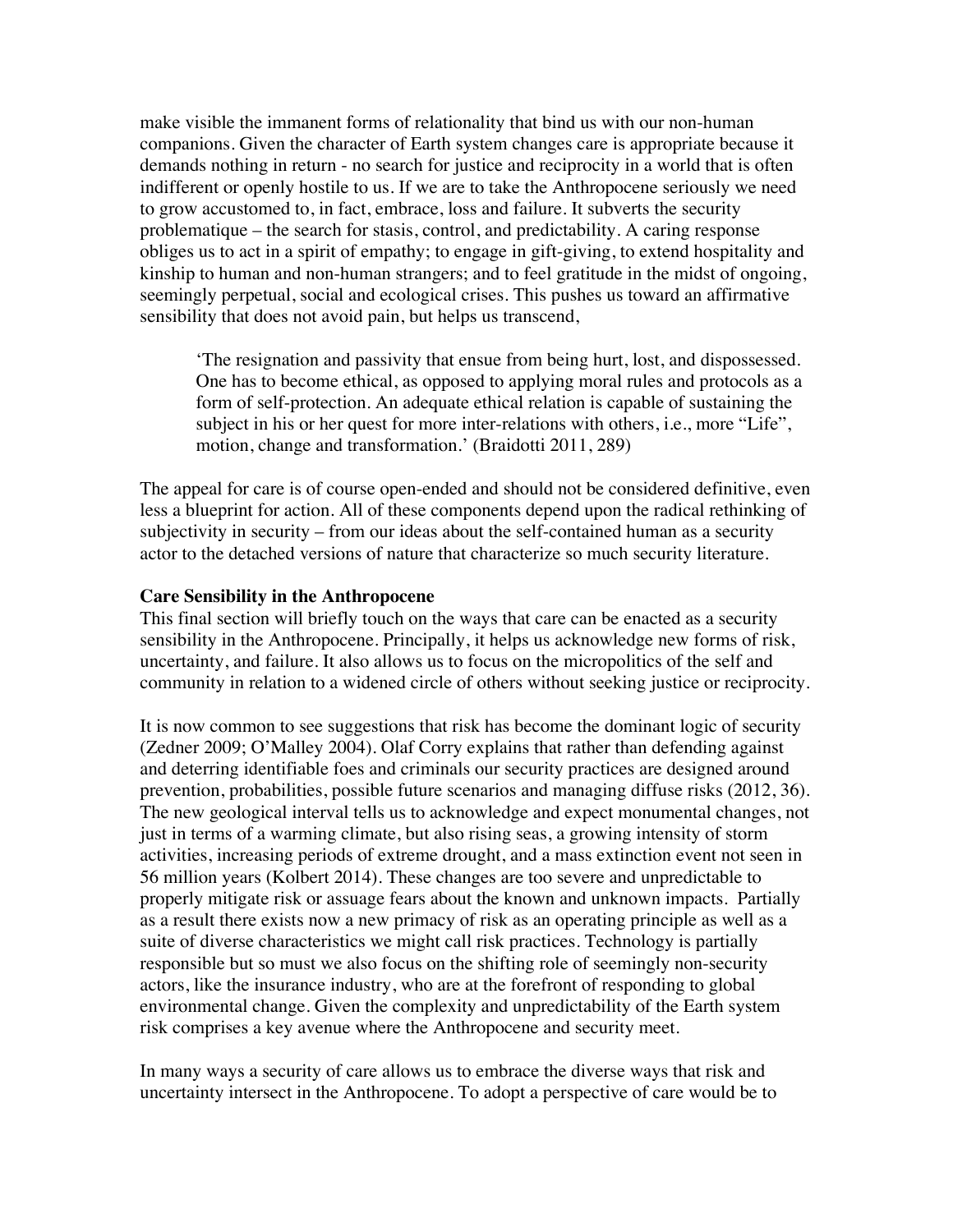accept the fact that what the world will look like in fifty or a hundred or a thousand years is largely unknown yet these varying temporal scales are worthy of our attention. Though we cannot be certain in specific terms, we know that our climatic future will not resemble our past, and thus our expectations of security must also change, away from preparing for immediate, identifiable, and predicted "foes" and towards a broader security ecology that understands that Anthropocene risk is inevitable and inherently relational. The speed and scale of global change in the Anthropocene is almost imponderable or unimaginable and demands care rather than fear or hope.

Extending care and promoting empathic relations in our security practices into security requires an awareness of entanglement and relationality. Widening the circle of security to encompass not just humans and states, but also the generations unborn, non-humans, and ecosystems, is the necessary first step that allows us to advance multi-sited forms of care. I say multi-sited because it would be ineffectual and contrary to its spirit to restrict care to state-based policies or to advocate for a retreat to inward-focused forms of selfcare. Both of these have no chance, on their own, to secure the planet. In fact, the restriction of viable security actions to a single level would be unaligned with the distribution of the Anthropocene's security effects. The Anthropocene incorporates intertwined drivers, each with dispersed and unequal effects that cannot be easily separated.

Take for instance the growing use of nitrogen to fertilize food crops. The flows of biogechemicals like nitrogen and phosphorous are used as one of the control variables that make up their planetary boundaries framework (Steffen et al. 2015). These identified thresholds are used to show the capacity of the Earth system to persist in a Holocene-like state. Crossing the planet's "safe operating spaces" impacts the resilience of the system, leading eventually to global-level transitions. Nitrogen cycling has quite likely never been a topic that has interested security scholars. The growing availability of nitrogen, though, has been a major reason for the dramatic increase in food security for some countries and simultaneously posed increasing threats to human and ecosystem health. The world is at once too nitrogen-rich and nitrogen-poor. Embracing a caring sensibility in this instance would entail acknowledging nitrogen and other biogeochemical flows as Anthropocene security issues not by virtue of their potential to undermine global peace or community safety, but because they enact what Audra Mitchell terms "worldly notions of harm," distributed across time, space, and worlds of being (Mitchell 2014). Certainly these flows affect the daily well-being of individuals (mostly in obtuse ways), but they also point to something more complex and ultimately unsettling; namely that security exists not as the liminal moment that divides safety from danger for a defined moral (human) community, but as a series of banal planetary functions made up of complex human and non-human assemblages.

The same experience can be applied to other markers of the Anthropocene – including the functioning of the oceans, climate change, or biosphere integrity. These are increasingly accepted as legitimate security concerns yet they are experienced narrowly, as glimpses that accord to dominant anthropocentric and instrumental abstractions. Using a sensibility of care, we might reverse this and give recognition to the complex, strange, and entangled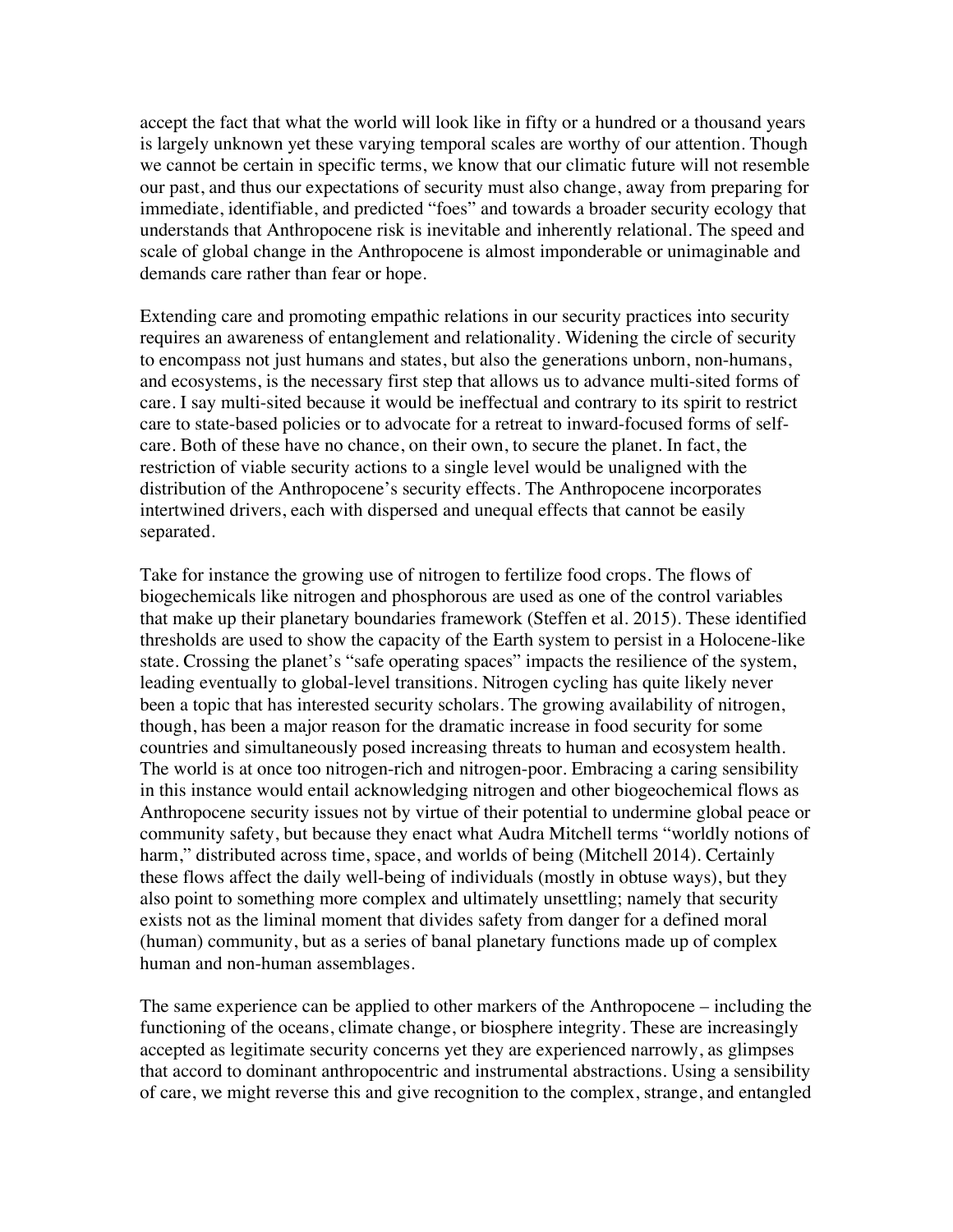natural entities rather ignoring them or viewing them as adversaries, allies, or potential recipients of reciprocal forms of justice.

This can be pursued in a number of different ways. Conventionally it means amplifying by whatever means available the injunction to care for the vibrant and diverse security of earthly life that exists in relation to our own daily choices. According to William Connolly (2013 131), the idea is to fold amplified versions of care into 'operational patterns of desire, faith, will, identity, and self-interest, rather than to rise to an entirely disinterested level entirely above the mundane worlds of desire, instrumentality, and politics.' These patterns, which are already so prevalent in security thinking could be amended through cultivating micro-political interventions that can occur across individual and local scales to, for example, reflect on how food practices affect the efficiency of food systems and intersect with diverse forms of harms across lifeworlds. This could emphasize building the resilience of local food production by accepting lower yields in areas with high nitrogen pollution, while simultaneously increasing nitrogen use in sustainable ways in areas that are deprived (Biermann et al 2016).

Finally, sensibilities of care also attune us to indigenous ontologies that have long emphasized the entangled needs of humans and non-humans within interdependent communities. For millennia indigenous thinkers have constructed and passed down through generations, interpretations of sentient environments that are enacted by the complex and lively relationships between people and non-human presences, including the climate, ancestors, water, and sprits.<sup>2</sup> Take for instance the Tlatokan Atlahuak Declaration, from the Indigenous Peoples Parallel Forum of the Fourth World Water Forum in 2006, which claimed that, "We have been placed upon this earth, each in our own traditional sacred land and territory to care for all of creation and water ... our traditional knowledge, laws and forms of life teach us to be responsible and caring for this sacred gift that connects all life" (Third World Water Forum, quoted in Powys Whye and Cuomo, 2016). In these cases responsibility is not solely the domain of humans, but felt by other worlds of being too. Water is not inert but holds its own forcefulness. Deborah McGregor, an Anishinaabe scholar and activist explains:

Water has a role and a responsibility to fulfill, just as people do. We do not have the right to interfere with water's duties to the rest of Creation. Indigenous knowledge tells us that water is the blood of Mother Earth and that water itself is considered a living entity with just as much right to live as we have. (McGregor 2009, 37–38, quoted in Powys Whyte and Cuomo 2016, 8.)

# **Conclusion**

 

On its face the Anthropocene is a simple, almost intuitive idea. Since our earliest days, humans have altered local environments (Barnosky 2008). Yet, the Anthropocene is

 $2$  It is important not to homogenize distinct indigenous voices and traditions and to acknowledge the diversity of thought present in indigenous literatures. Indigenous philosophy emphasizes the importance of place in knowledge production and avoid essentialist conceptions of pan-Indigenous philosophy (Sundberg 2014)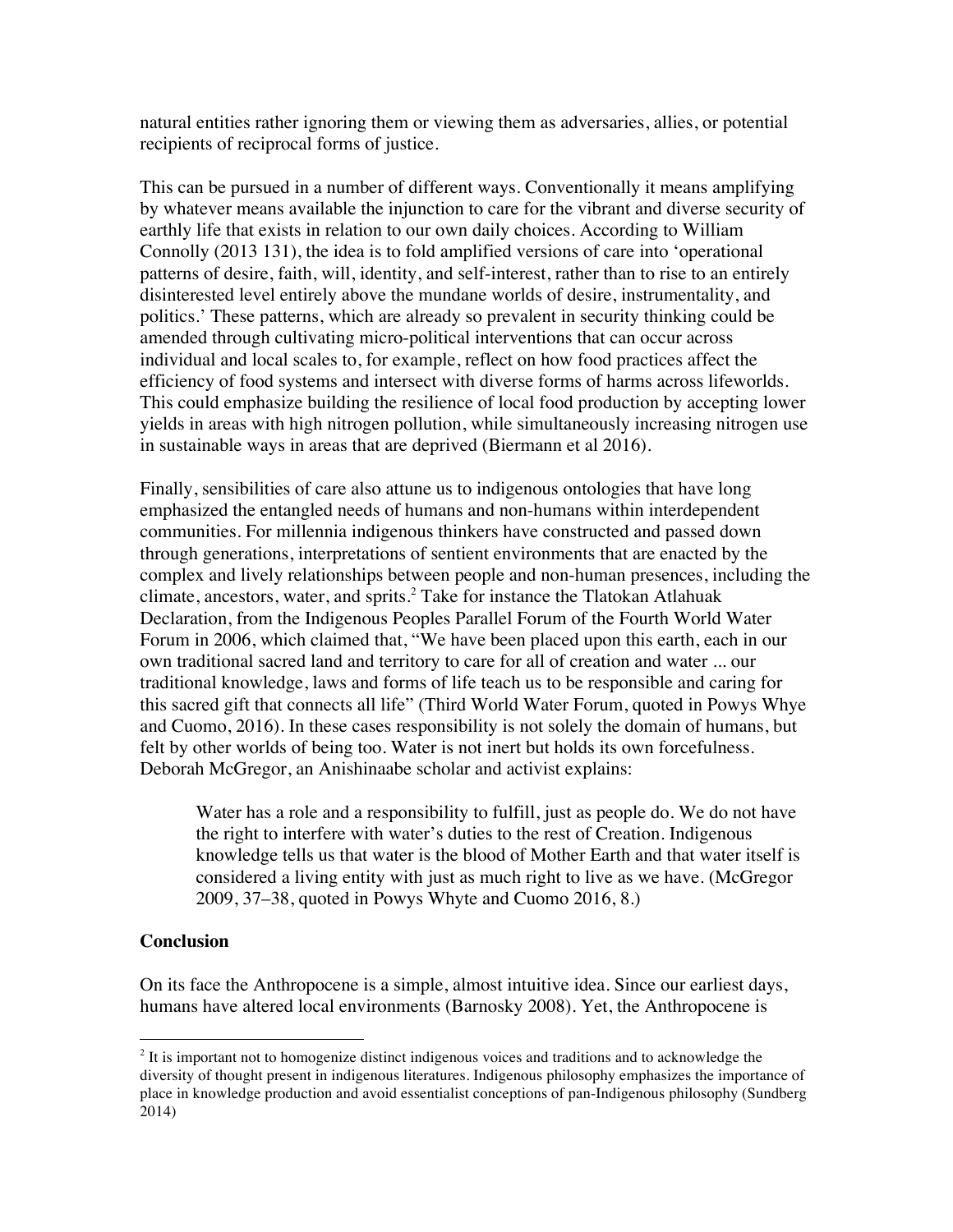different. Of course it is monstrous in terms of its material consequences. On this alone, our understandings of security are challenged. Additionally, the Anthropocene concept compels us to acknowledge how security interacts with diverse lifeworlds that exist within, above, below, and around humans, acting in ways both pacific and threatening. Responding to this entails significant alterations to our security logics. This article argued that a care sensibility, one that is immeasurably old and yet fluid enough to adapt to our new world, can help us respond to the seemingly inescapable limits of planetary security despite the absence of any promise of reciprocity.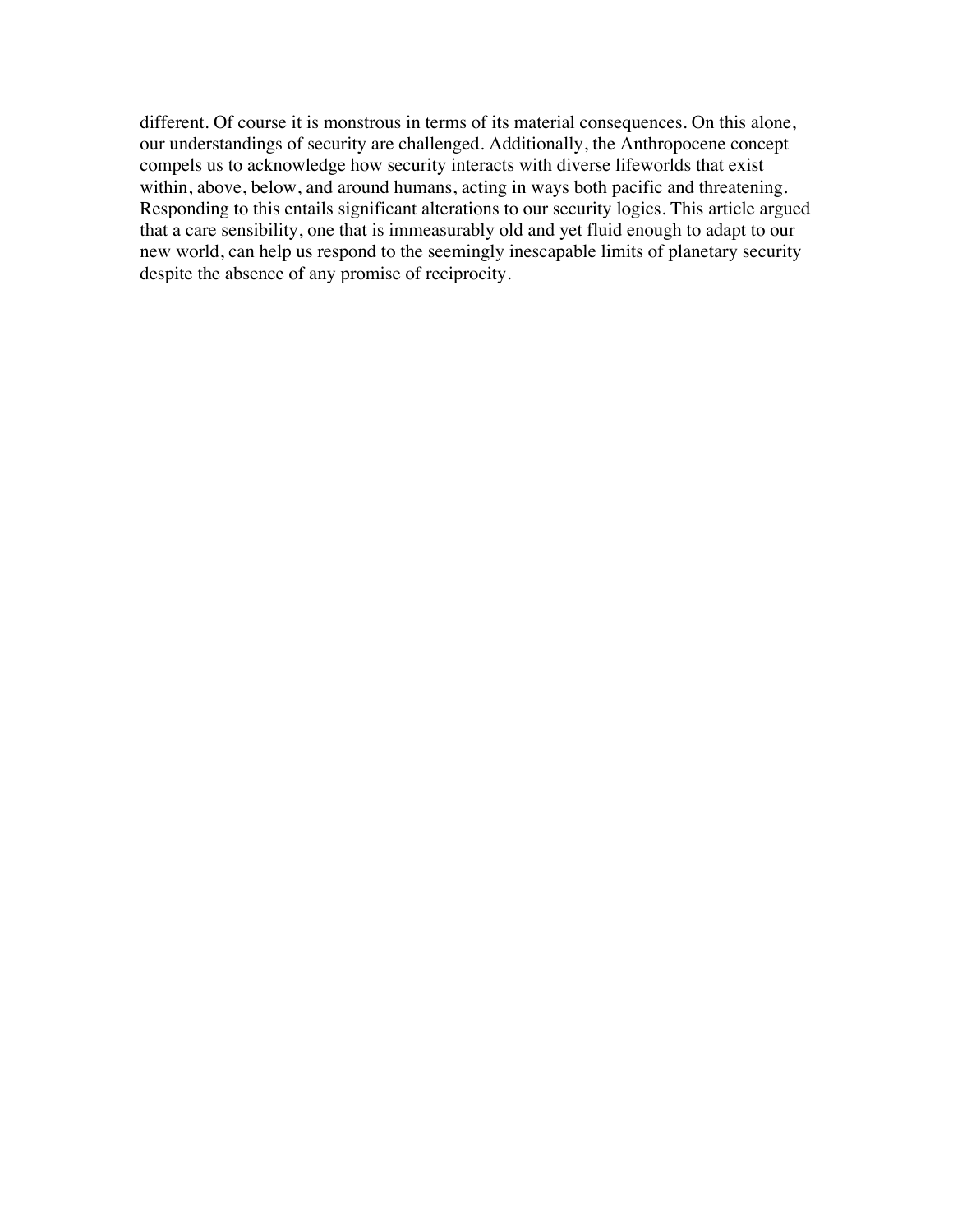### References

- Barnosky, Anthony D. "Megafauna biomass tradeoff as a driver of Quaternary and future extinctions
- Biermann, Frank, Xuemei Baic, Ninad Bondred, Wendy Broadgate, Chen-Tung Arthur Chenf, Opha Pauline Dubeg, et al, 2016. "Down to Earth: Contextualizing the Anthropocene." *Global Environmental Change*. 39. 341-350
- Braidotti, Rosi. 2011. *Nomadic Theory: The Portable Rosi Braidotti*. New York: Columbia University Press .
- Burke, Anthony, Stefanie Fishel, Audra Mitchell, Simon Dalby, and Daniel Levine. 2016. "Planet Politics A Manifesto from the End of IR." *Millennium: Journal of International Studies*. 44.3: 499-523.
- Clark, Nigel. 2016. "Anthropocene Incitements: Toward a politics and ethics of ex -orbitant planetarity." In *The Politics of Globality Since 1945*, edited by Rens van Munster and Casper Sylvest, 126-146. Milton Park: Routledge

Collins, Stephanie. 2015. *The Core of Care Ethics*. New York, NY: Palgrave Macmillan.

Connolly, William E. 2013. *The Fragility of Things*. Durham: Duke University Press.

Corry, Olaf. 2012. "Risk Securitisation and 'Riskification': Second-order Security and the Politics of Climate Change." *Millennium: Journal of International Studies*. 40.2: 235-258.

Dyer, Gwynne. 2009. *Climate Wars*. Toronto: Vintage Canada.

Engster, Daniel. 2004. "Care Ethics and Natural Law Theory: Toward an Institutional Political Theory of Caring." *The Journal of Politics* 66.1: 113:135.

Fierke, Karin. 2014. "Who is my neighbour? Memories of the Holocaust/*al Nakba* and a global ethic of care." *European Journal of International Relations*. 20.3, 787-209.

-- 2016. "Security as ethics: an orthogonal rotation from egoism to compassion. In Jonna Nyman and Anthony Burke (Eds). *Ethical Security Studies*: A New Research Agenda. Milton Park: Routledge: 116-131.

Hamilton, John T. 2013. *Security. Politics, Humanity, and the Philology of Care* Princeton N.J.: Princeton University Press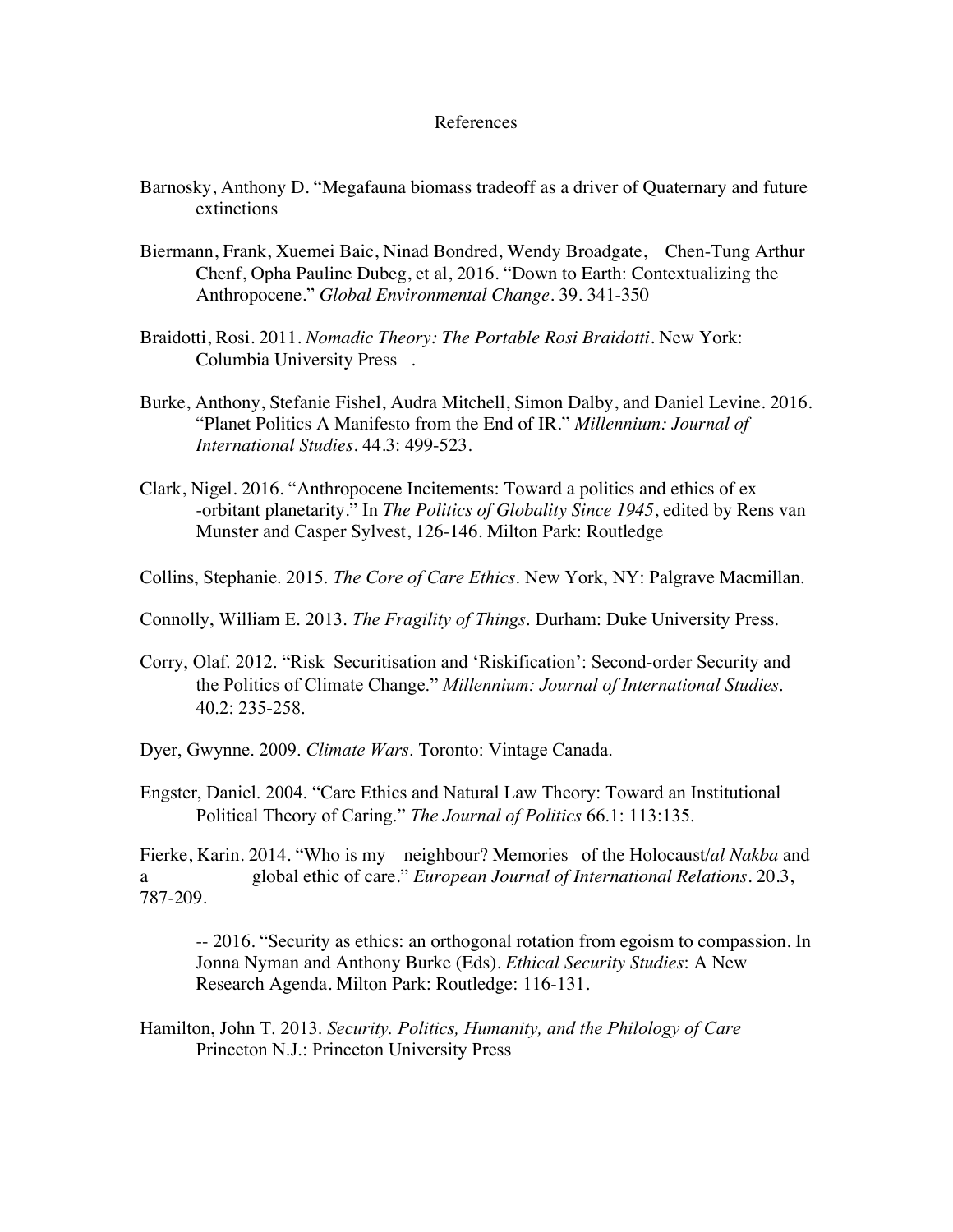- Harrington, Cameron. 2016. "The Ends of the World: International Relations and the Anthropocene." 44.3: 478-498
- Heidegger, Martin. 1978 [1962]. *Being and Time*. Translated by John Macquarrie and Edward Robinson. Oxford, UK: Wiley-Blackwell.
- Held, Virginia. 2006. *The Ethics of Care: Personal, Political and Global*. Oxford: Oxford University Press.
- Hutchings, Kimberly. 2000. "Towards a Feminist International Ethics." *Review of International Studies,* 26: 111-130.

-- 1999. *International Political Theory: Re-thinking Ethics in a Global Era*. London, Sage.

- Hutchings, Kimberly, and Elizabeth Frazer. 2014. "Revisiting Ruddick: Feminism, pacifism and non-violence." *Journal of International Political Theory.* 10.1: 109 -124.
- Kolbert, Elizabeth. 2014. *The Sixth Extinction: An Unnatural History.* New York: Henry Holt & Company, 2014.
- Latour, Bruno. 2011. "Waiting for Gaia. Composing the common world through arts and politics." Lecture at the French Institute, London, November 2011.
- Lawson, Victoria. 2007. "Geographies of Care and Responsibility." *Annals of the Association of American Geographers*. 97.1: 1-11.
- Mitchell, Audra, 2014. "Only human? A worldly approach to security." *Security Dialogue*, *45*.1: 5–21
- O'Malley. Pat. 2004. *Risk, Uncertainty, and Government*. London: The GlassHouse Press
- Parenti, Christian. 2012. *Tropic of Chaos: Climate Change and the New Geography of Violence*. New York: Nation Books.
- Piotukh, Viola. 2015. *Biopolitics, Governmentality and Humanitarianism: 'Caring' for the Population in Afghanistan and Belarus*. Milton Park: Routledge
- Plumwood, Val. 2002. *Environmental Culture: The ecological crisis of reason*. London & New York: Routledge.
- Population Reference Bureau. 2016. *2016 World Population Sheet.* Available at http://www.prb.org/Publications/DataSheets/2016/2016-world-population-datasheet.aspx (accessed 09 November 2016)